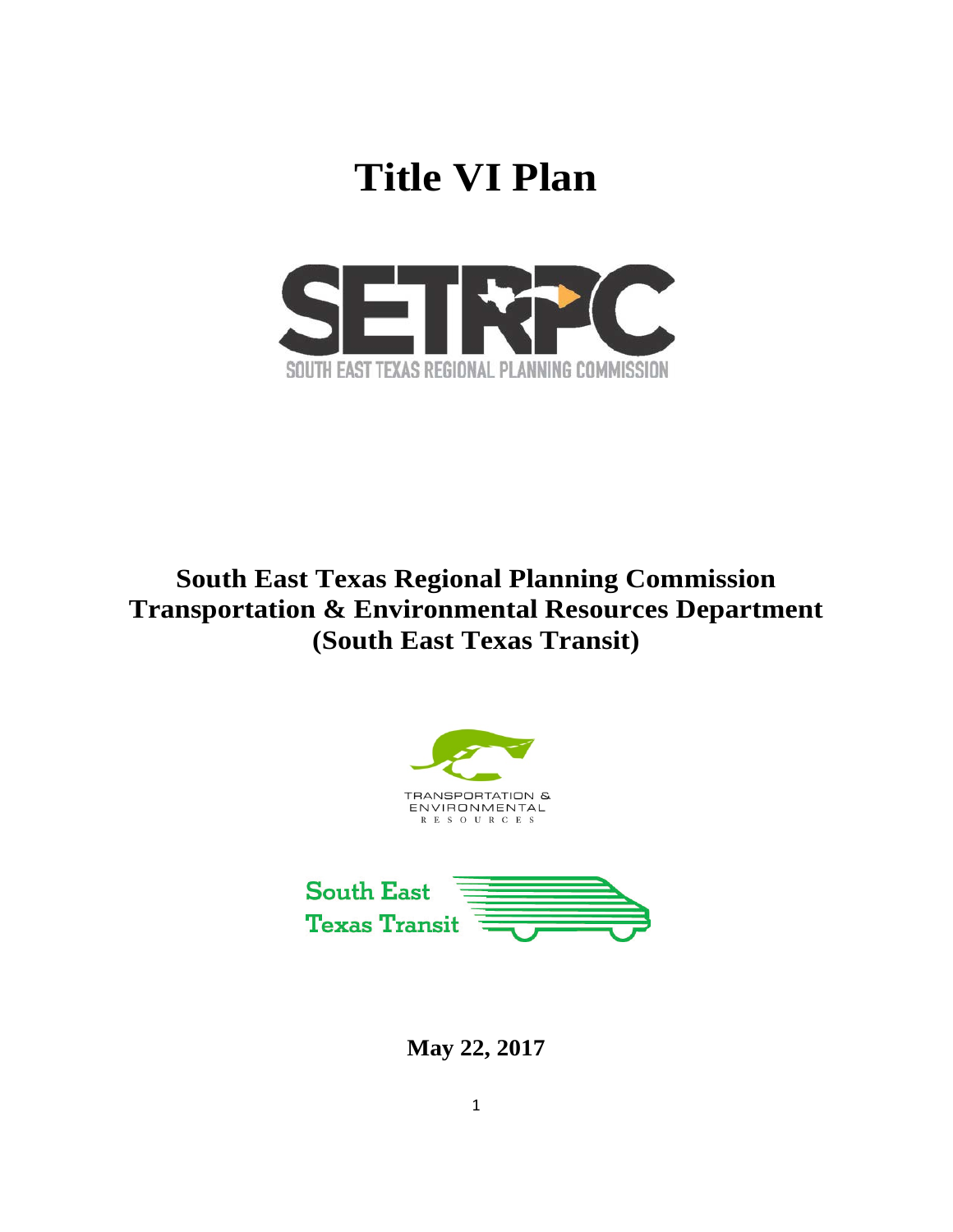### **INTRODUCTION**

South East Texas Transit is a demand response, curb-to-curb service operated by the South East Texas Regional Planning Commission (SETRPC) which provides public transportation to persons whose rides originate in the areas of Orange County, Hardin County and Rural Western Jefferson County. The service is also available in Mid-Jefferson County for seniors and persons with disabilities. SETRPC employees four transit related employees and has a total of twenty-six revenue service vehicles. SETRPC contracts with three agencies; Nutrition and Services for Seniors, Orange County Action Association, and Orange County Transportation, to provide transportation services. The purpose of this document is to ensure that transit services, operated by the South East Texas Regional Planning Commission, are in compliance with the FTA Circular 4702.1B and Title VI of the Civil Rights Act of 1964, which states:

"No person in the United States shall, on the grounds of race, color, or national origin, be excluded from participation in, be denied the benefits of, or be otherwise subjected to discrimination under any program or activity that receives Federal financial assistance."

With specific regard to transit services, this document ensures that:

- 1. FTA assisted benefits and related services are made available and are equitably distributed without regard to race, color, or national origin;
- 2. The level and quality of FTA assisted transit services are sufficient to provide equal access and mobility for any person without regard to race, color, or national origin;
- 3. The opportunities to participate in the transit planning and decision-making processes are provided to persons without regard to race, color, or national origin;
- 4. Decisions on the location of transit services and facilities are made without regard to race, color, or national origin; and
- 5. Corrective and remedial action will be taken if necessary to prevent discriminatory treatment based on race, color, or national origin.

#### **INFORMATION DISSEMINATION**

All information concerning Title VI policies, including the notice to the public, will be accessible on SETRPC's website, [www.setrpc.org.](http://www.setrpc.org/) The notice to the public shall be posted in the reception area and public meeting rooms. Posters shall be prominently and publicly displayed in the SETRPC facilities and in the facilities of subcontracting agencies.

#### **PUBLIC PARTICIPATION**

Public participation procedures are established to allow and encourage participation in South East Texas Transit's service area and solicit participation from low income and minority individuals and those with limited English proficiency.

In February 2016, a public meeting was held at Effie and Wilton Hebert Public Library in Port Neches, Texas. The meeting focused on disseminating information and surveying residents about their knowledge and use of the transit system. In February 2017, outreach was done at senior centers located in Nederland, Port Neches, and Groves, Texas whose focus was spreading the word about transit as well as disseminating information about Title VI policies. South East Texas Transit also distributed surveys to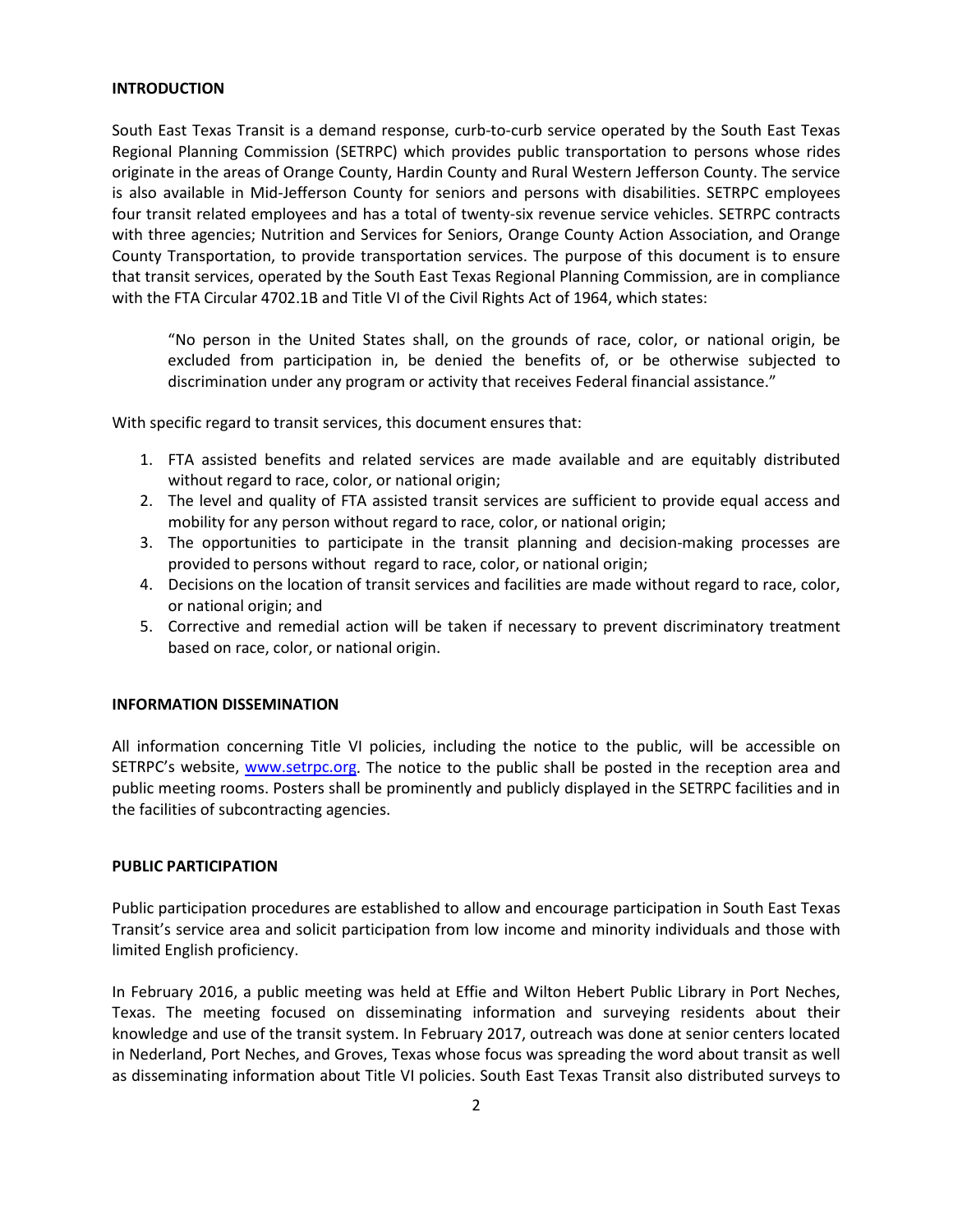various community service agencies concerning the demographics and needs of their residents to obtain a better understanding of the gaps and barriers that must be addressed.

Outlined below are procedures used to provide opportunities for all residents to participate in the decision-making process regarding rural transportation:

- Survey community groups serving persons with limited English proficiency
- Hold focus groups to explain and disseminate information critical to rural transportation
- Survey current riders concerning use of service
- Hold public participation meetings to obtain input concerning transit barriers, needs, strengths and weaknesses
- Conduct presentation of services for medical, social, and professional service agencies
- Disseminate and gather information concerning rural transportation at local health fairs and outreach events
- Publish notice of public meetings in local newspapers and agency website

South East Texas Transit is represented on the MPO's Regional Public Transportation Coordination Steering Committee made up of local human services organizations, the three local transit systems, and other agencies. The committee meets at least twice annually. The committee members include:

- o Jefferson County Commissioner
- o Community Development City of Beaumont
- o Catholic Charities of South East Texas
- o Texas Department of Transportation
- o Workforce Solutions of Southeast Texas
- o South East Texas Transit
- o Area Agency on Aging
- o Orange Community Action Association
- o Port Arthur Transit
- o Community Development City of Orange
- o Southeast Texas Food Bank
- o Police Department Lamar University
- o Health & Human Services
- o Orange County Transportation
- o Beaumont Municipal Transit
- o Nutrition & Services for Seniors
- o Spindletop Center
- o City of Sour Lake
- o Department of Assistive and Rehabilitative Services
- o MTM, Inc.
- o Sun Travel
- o Jefferson County Veteran
- o Arc of Greater Beaumont
- o RISE Center

### **NOTICE OF RIGHTS UNDER TITLE VI**

• The South East Texas Regional Planning Commission operates its programs and services without regard to race, color, or national origin in accordance with Title VI of the Civil Rights Act. Any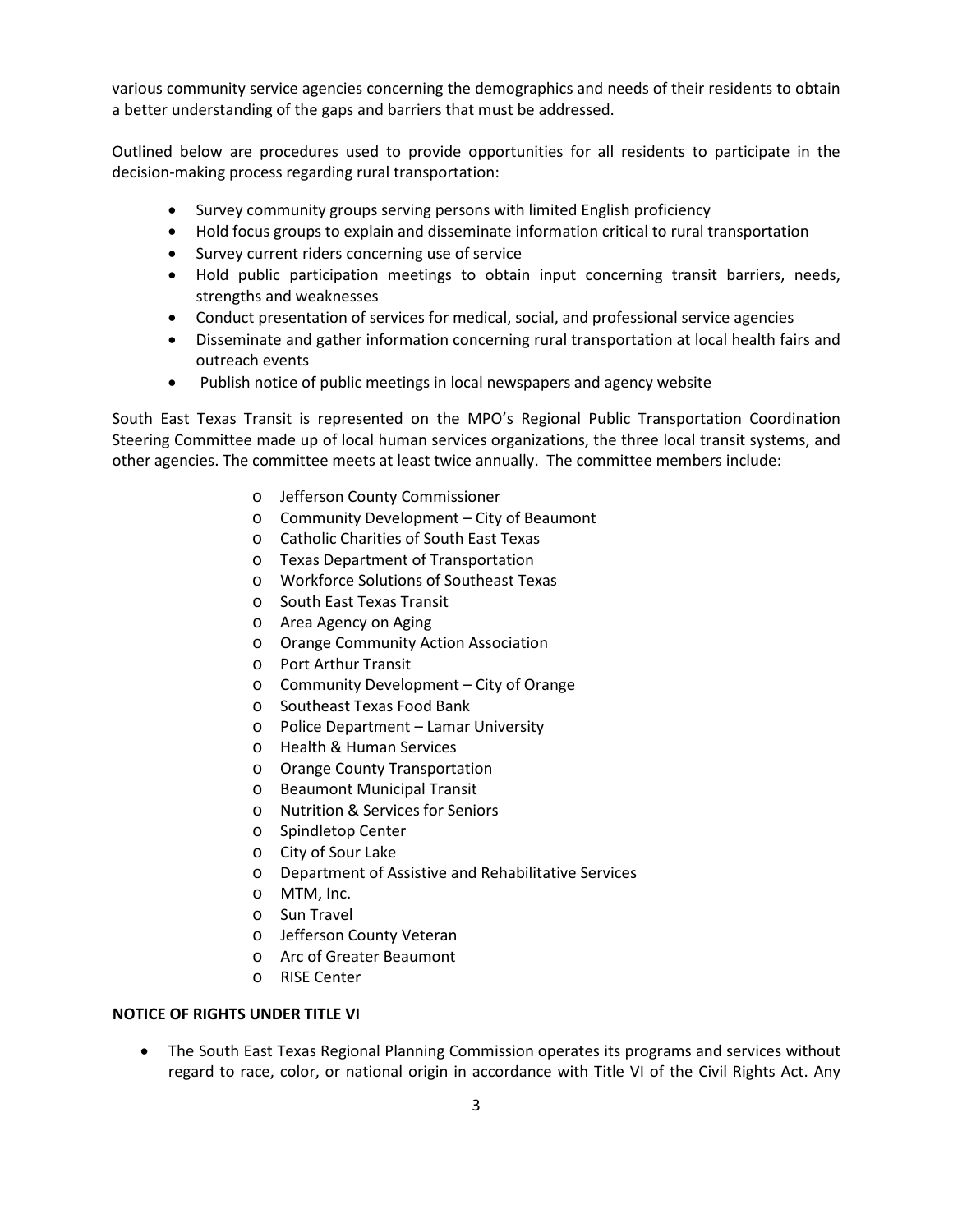person who believes she or he has been aggrieved by any unlawful discriminatory practice under Title VI may file a complaint with the South East Texas Regional Planning Commission.

- For more information on the South East Texas Regional Planning Commission's civil rights program and the procedures to file a complaint contact the Transportation Program Manager at 409-899-8444, email [dfowler@setrpc.org,](mailto:dfowler@setrpc.org) or visit our administrative office at 2210 Eastex Freeway, Beaumont, Texas 77703. For more information, visit [www.setrpc.org](http://www.setrpc.org/)
- If information is needed in another language, contact 409-899-8444.
- See Appendix for a copy of the Public Notice.

#### **TITLE VI COMPLAINT PROCEDURES**

Any person who believes she or he has been discriminated against on the basis of race, color, or national origin by South East Texas Transit may file a Title VI complaint by completing and submitting the agency's Title VI Complaint Form. Complainant may file a signed, written, complaint up to 180 days from the date of the alleged incident. SETRPC will process complaints that are complete.

Once the complaint is received, the SERPC will review it to determine if our office has jurisdiction. The complainant will receive an acknowledgement letter informing the filer whether the complaint will be investigated by our office. SETRPC will notify their Public Transportation Coordinator by email or fax of any Title VI related complaints received within 10 working days of the receipt of the complaint, including a paper of electronic copy of the complaint form.

The SETRPC has 14 business days to investigate the complaint. If more information is needed to resolve the case, the SETRPC may contact the complainant. The complainant has 7 business days from the date of the letter to send requested information to the investigator assigned to the case. If the investigator is not contacted by the complainant or does not receive the additional information within 10 business days, the SETRPC can administratively close the case. A case can also be administratively closed if the complainant no longer wishes to pursue his/her case.

After the investigator reviews the complaint, she/he will issue one of two letters to the complainant: a closure letter or a letter of finding (LOF). A closure letter summarizes the allegations and states that there was not a Title VI violation and that the case will be closed. A LOF summarizes the allegations and the interviews regarding the alleged incident, and explains whether any disciplinary action, additional training of the staff member or other action will occur. If the complainant wishes to appeal the decision, she/he has 14 business days after the date of the letter or the LOF to do so.

Complaint procedures and a copy of the complaint form can be found on SETRPC's website, [www.setrpc.org.](http://www.setrpc.org/) See Appendix for complaint form and listing of transit related investigations, complaints, and lawsuits.

#### **MINORITY REPRESENTATION ON ADVIOSRY BOARD**

Title 49 CFR Section 21.5(b)(1)(vii) states that a recipient may not, on the grounds of race, color, or national origin, "deny a person the opportunity to participate as a member of a planning, advisory, or similar body which is an integral part of the program." Recipients that have transit-related, non-elected planning boards, advisory councils or committees, or similar committees, the membership of which is selected by the recipient, must provide a table depicting the racial breakdown of the membership of those committees, and a description of efforts made to encourage the participation of minorities on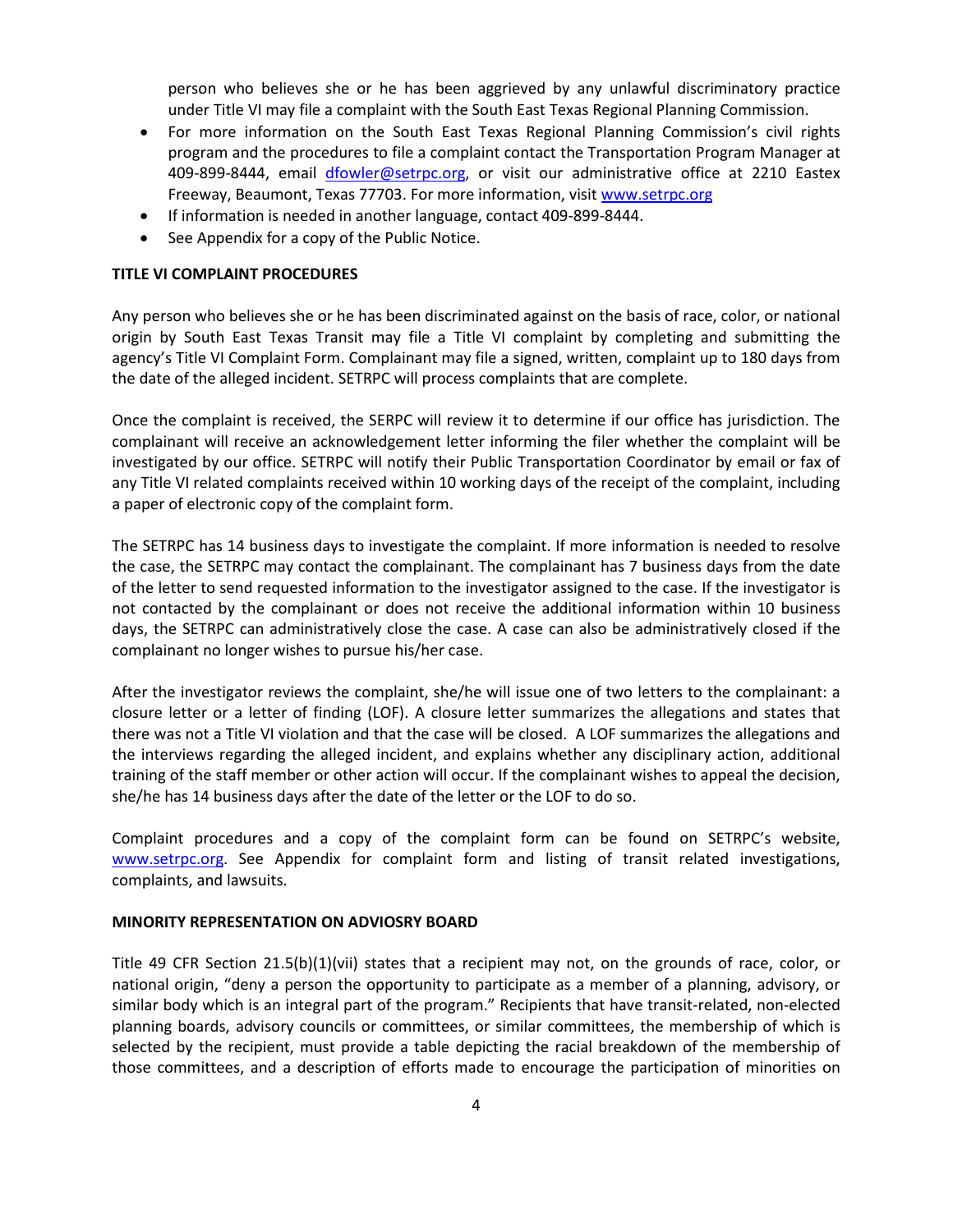such committees. The chart below shows the racial breakdown of the Regional Public Transportation Coordination Steering Committee.

| <b>RACE</b>  | <b>NUMBER</b> |
|--------------|---------------|
| <b>Black</b> | 8             |
| Hispanic     | 1             |
| White        | 22            |

Efforts made to encourage participation include communicating to the agencies which appoint members to serve on the committee that the SETRPC encourages a broad-based representation on the committee.

#### **SUB-RECIPIENT MONITORING**

In accordance with 49 CFR 21.9(b) and in order to ensure that sub-recipients are complying with the Title VI regulations, SETRPC will periodically monitor sub-recipients for compliance. A list of subrecipients is as follows:

- 1. Nutrition and Services for Seniors 4590 Concord Road Beaumont, Texas 77704 409-892-4455
- 2. Orange County Transportation 10928 FM 1442 Orange, Texas 77630 409-745-9511
- 3. Orange Community Action Association 105 N.  $5<sup>th</sup>$  Street Orange, Texas 77630 409-886-8348

SETRPC will undertake the following activities:

- 1. Document process for ensuring that all sub-recipients are complying with the general reporting requirements of FTA Circular 4702.1B. Documentation may include email correspondence, onsite visitations with compliance checklist, and service test calls.
- 2. Collect Title VI programs from sub-recipients and review programs for compliance. SETRPC will maintain copies of all sub-recipients Title VI plans as required by FTA.
- 3. At the request of SETRPC, sub-recipients are to verify that their level and quality of transportation services are provided on an equitable basis.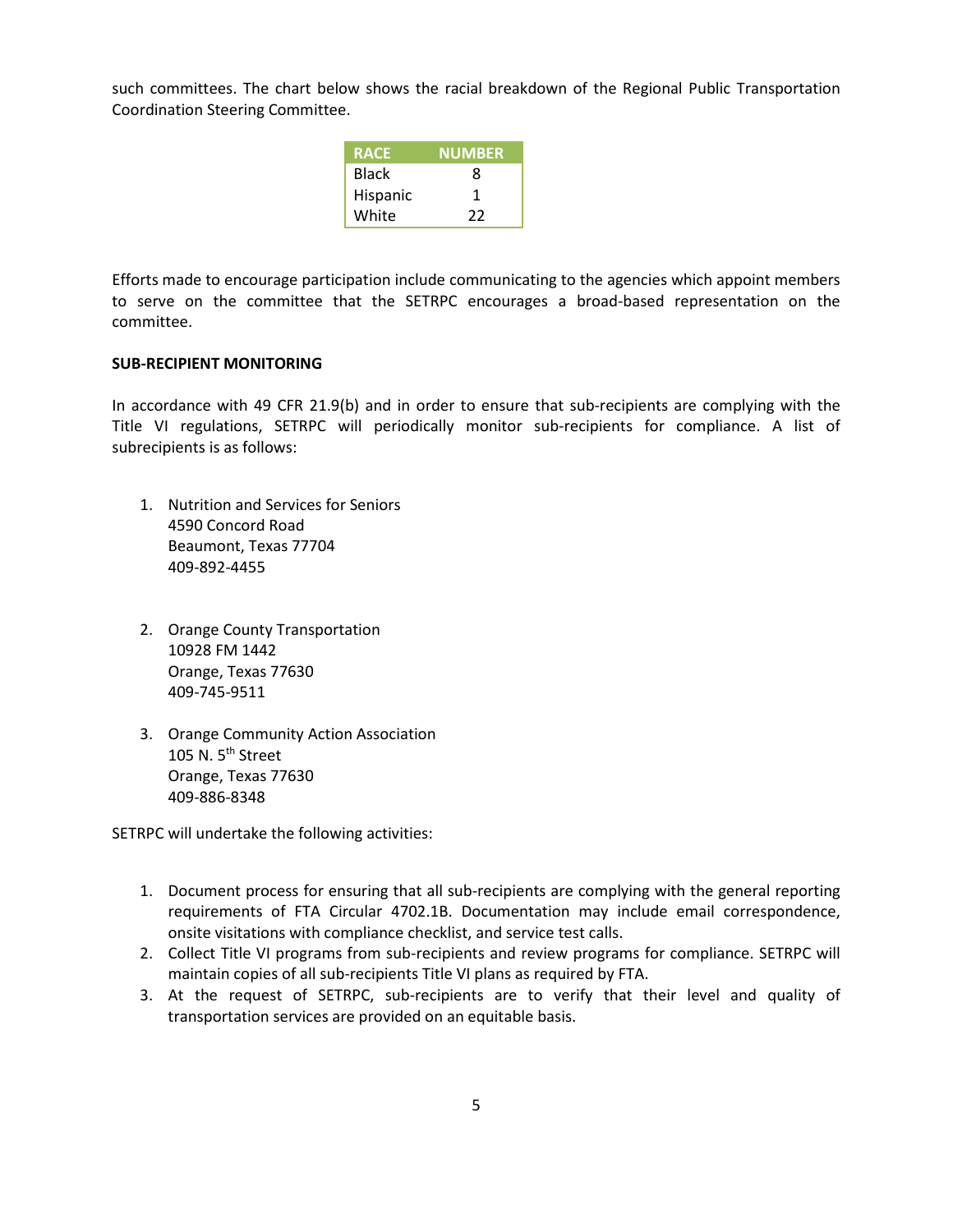### **APPENDIX A**

# Notifying the Public of Rights Under Title VI

# South East Texas Regional Planning Commission South East Texas Transit

- The South East Texas Regional Planning Commission operates its programs and services without regard to race, color, and national origin in accordance with Title VI of the Civil Rights Act. Any person who believes she or he has been aggrieved by any unlawful discriminatory practice under Title VI may file a complaint with the South East Texas Regional Planning Commission.
- For more information on the South East Texas Regional Planning Commission's civil rights program and the procedures contact the Transportation Program Manager at 409-899-8444, email dfowler@setrpc.org; or visit our administrative office at 2210 Eastex Freeway, Beaumont, Texas 77703. For more information, visit [www.setrpc.org](http://www.setrpc.org/)
- Complaints may be filed at South East Texas Regional Planning Commission, Attn: D'Juana Fowler, 2210 Eastex Freeway, Beaumont, Texas, 77703; Texas Department of Transportation, Attn: TxDOT-PTN, 125 E. 11<sup>th</sup> Street, Austin, Texas 78701-2483; or Federal Transit Administration, Region VI, 819 Taylor Street, Room 8A36, Fort Worth, Texas 76102.
- If information is needed in another language, contact 409-899-8444.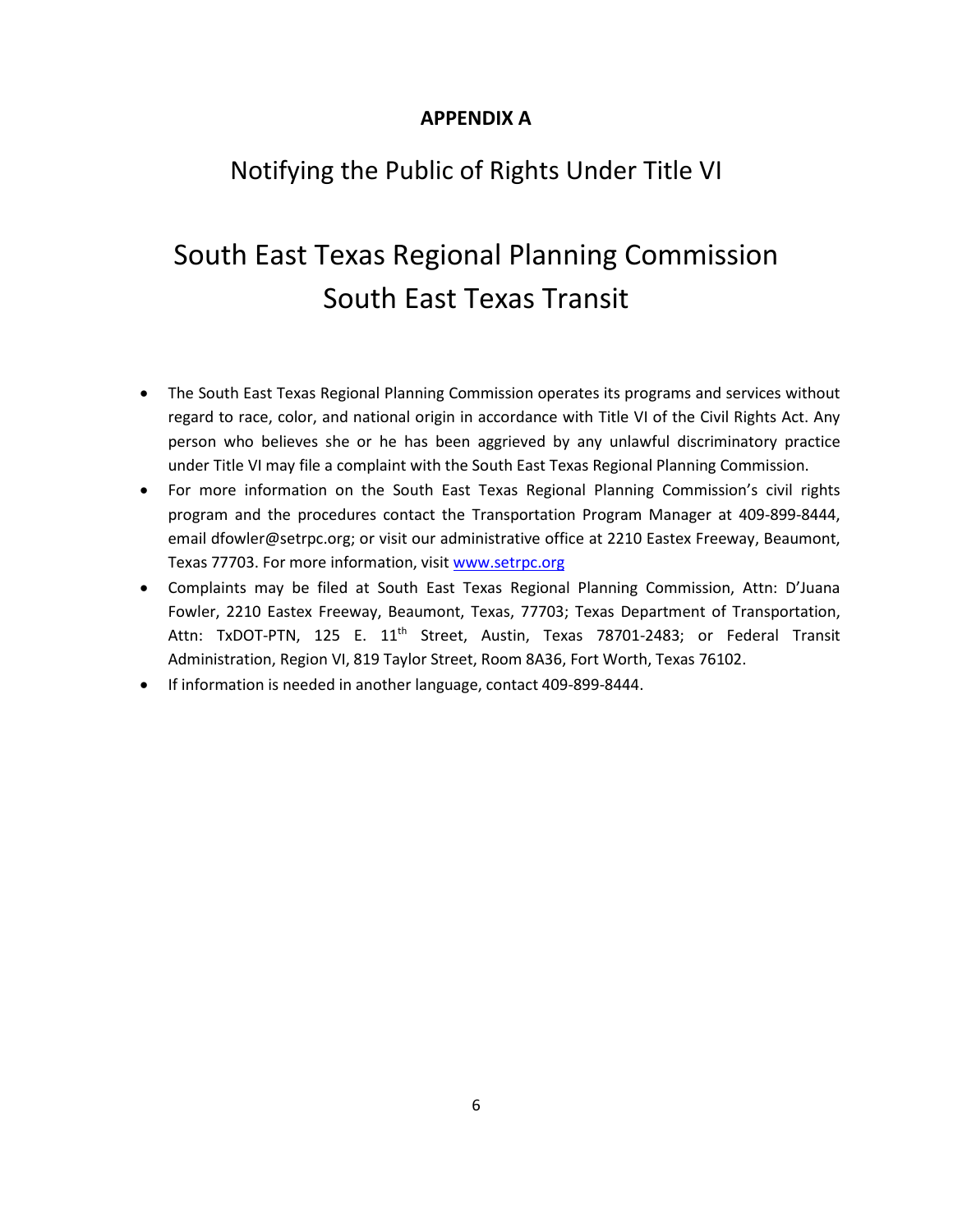### **APPENDIX B**

### **SOUTH EAST TEXAS REGIONAL PLANNING COMMISSION SOUTH EAST TEXAS TRANSIT**

### **TITLE VI COMPLAINT FORM**

| Are you filing this complaint on your own behalf? Yes______                                                                                       |  |
|---------------------------------------------------------------------------------------------------------------------------------------------------|--|
| If not, please supply the name and relationship of the person for whom you are complaining:                                                       |  |
| Please confirm you have obtained permission from the aggrieved party if you are filing on behalf of a<br>third party.<br>Yes_________  No________ |  |
| I believe I experienced discrimination based on (check all that apply):                                                                           |  |
| [ ] Race                                                                                                                                          |  |
| [ ] National Origin                                                                                                                               |  |
| [ ] Color                                                                                                                                         |  |
|                                                                                                                                                   |  |
| Explain as clearly as possible what happened and how you were discriminated against. Indicate who was                                             |  |

involved. Be sure to include the names and contact information of any witnesses. If more space is needed, please use the back of the form.

\_\_\_\_\_\_\_\_\_\_\_\_\_\_\_\_\_\_\_\_\_\_\_\_\_\_\_\_\_\_\_\_\_\_\_\_\_\_\_\_\_\_\_\_\_\_\_\_\_\_\_\_\_\_\_\_\_\_\_\_\_\_\_\_\_\_\_\_\_\_\_\_\_\_\_\_\_\_\_\_\_\_\_\_\_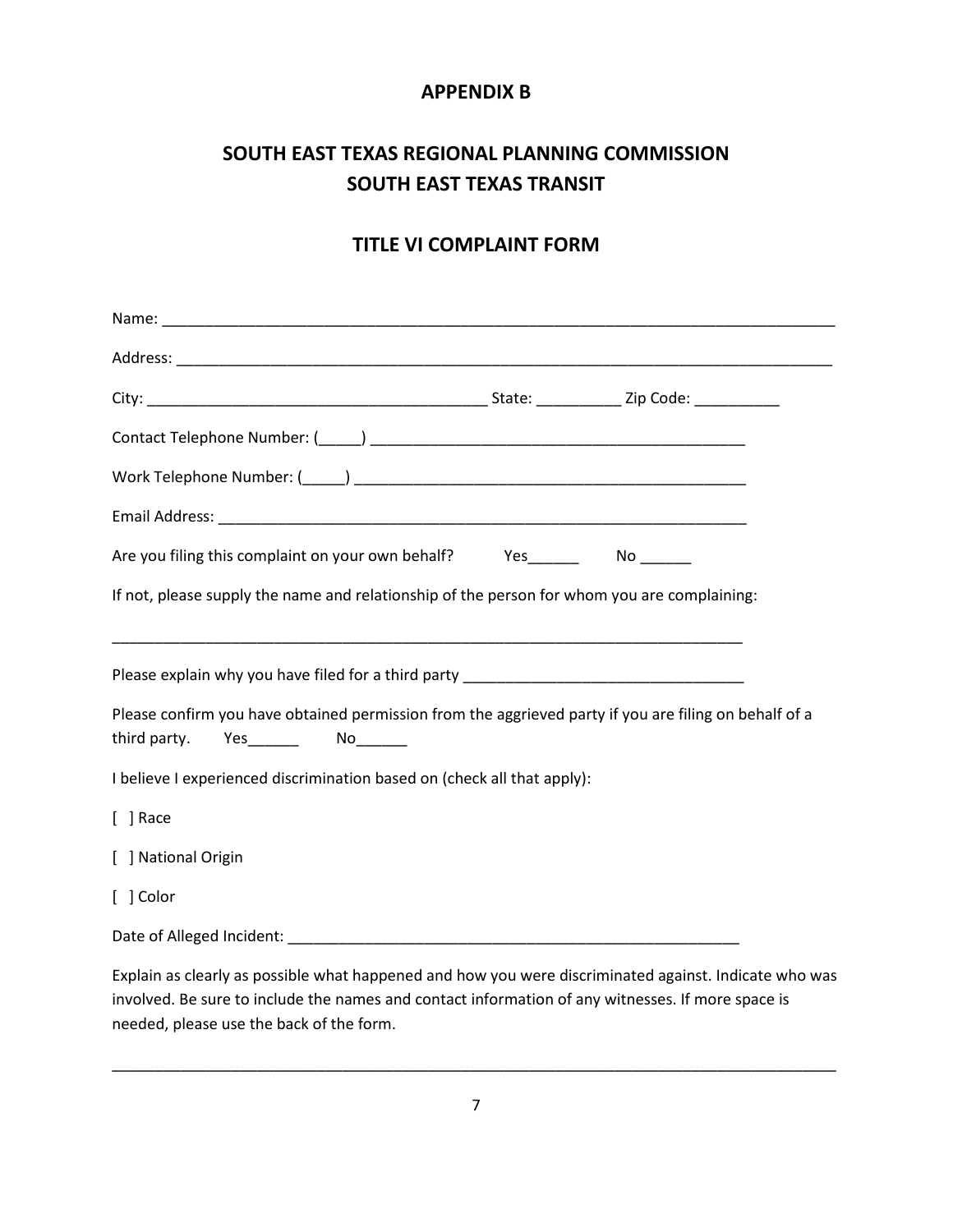|                    |                                                                                                                                 |  | Have you filed this complaint with any other federal, state, or local agency; or with any federal or state |              |  |  |
|--------------------|---------------------------------------------------------------------------------------------------------------------------------|--|------------------------------------------------------------------------------------------------------------|--------------|--|--|
|                    | court? Nes No                                                                                                                   |  |                                                                                                            |              |  |  |
|                    | If yes, check all that apply:                                                                                                   |  |                                                                                                            |              |  |  |
|                    |                                                                                                                                 |  |                                                                                                            | State Agency |  |  |
|                    | State Court                                                                                                                     |  | <b>Local Agency</b>                                                                                        |              |  |  |
|                    |                                                                                                                                 |  | Please provide information about a contact person at the agency/court where the complaint was filed.       |              |  |  |
|                    |                                                                                                                                 |  |                                                                                                            |              |  |  |
|                    |                                                                                                                                 |  |                                                                                                            |              |  |  |
|                    |                                                                                                                                 |  |                                                                                                            |              |  |  |
|                    |                                                                                                                                 |  |                                                                                                            |              |  |  |
|                    |                                                                                                                                 |  |                                                                                                            |              |  |  |
|                    |                                                                                                                                 |  |                                                                                                            |              |  |  |
| to your complaint. |                                                                                                                                 |  | Please sign below. You may attach any written materials or other information that you think is relevant    |              |  |  |
| Signature          |                                                                                                                                 |  | Date                                                                                                       |              |  |  |
|                    | This form may be mailed to:                                                                                                     |  |                                                                                                            |              |  |  |
|                    | South East Texas Regional Planning Commission<br><b>Transportation and Environmental Resources</b><br>Attention: D'Juana Fowler |  |                                                                                                            |              |  |  |

2210 Eastex Freeway

Beaumont, Texas 77703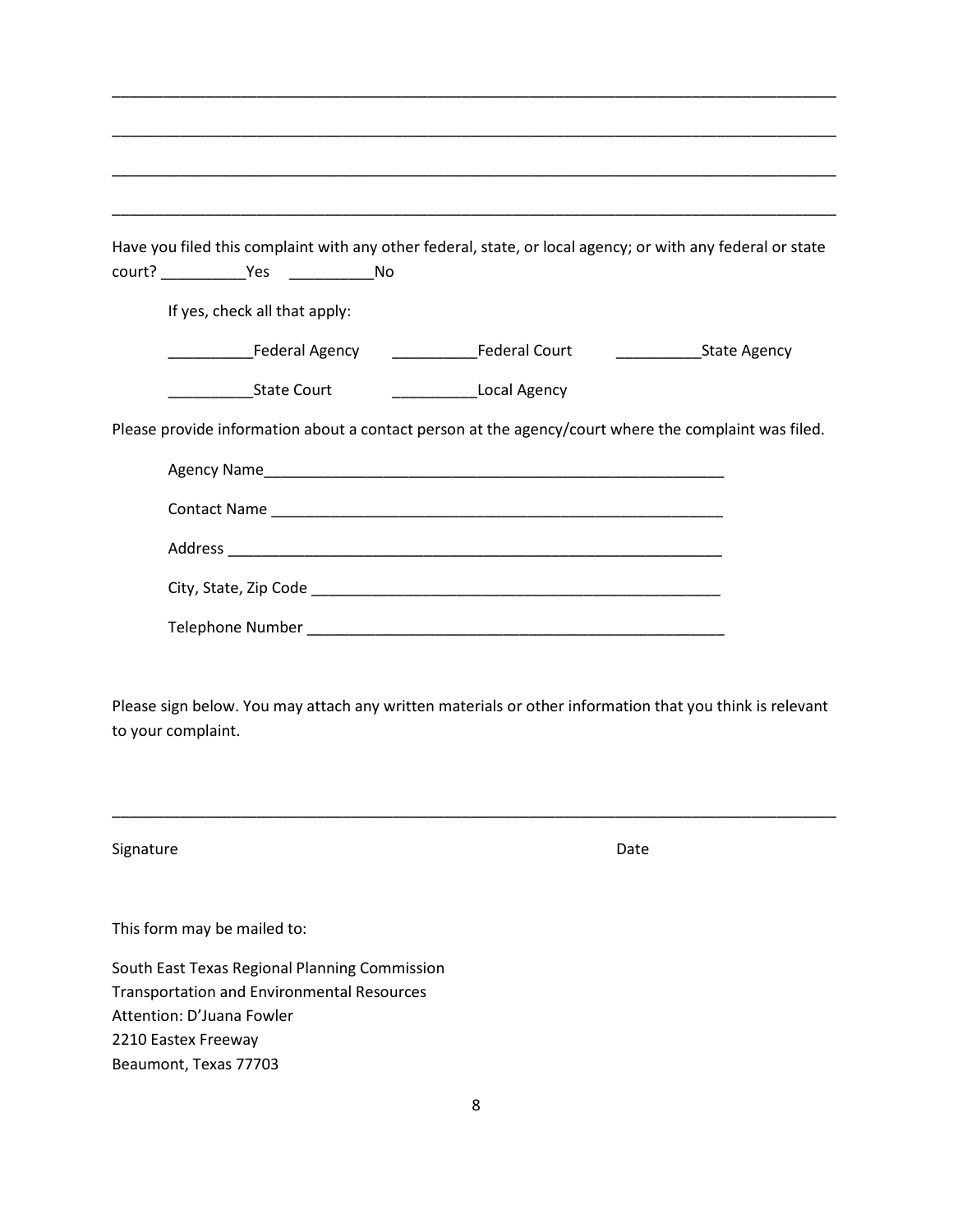### **APPENDIX C**

### South East Texas Regional Planning Commission

# Title VI - Investigations/Complaints/Lawsuits Reporting Form

|                       | Date (Month, Day,<br>Year) | Summary (include basis of complaint: race, color, or<br>national orgin) | <b>Status</b> | Action(s)<br><b>Taken</b> |
|-----------------------|----------------------------|-------------------------------------------------------------------------|---------------|---------------------------|
| <b>Investigations</b> |                            |                                                                         |               |                           |
| 1. None               | 3/31/2014                  |                                                                         |               |                           |
| 2. None               | 3/23/17                    |                                                                         |               |                           |
| 3.                    |                            |                                                                         |               |                           |
| 4.                    |                            |                                                                         |               |                           |
| <b>Lawsuits</b>       |                            |                                                                         |               |                           |
| 1. None               | 3/31/2014                  |                                                                         |               |                           |
| 2. None               | 3/23/17                    |                                                                         |               |                           |
| 3.                    |                            |                                                                         |               |                           |
| 4.                    |                            |                                                                         |               |                           |
| <b>Complaints</b>     |                            |                                                                         |               |                           |
| 1. None               | 3/31/2014                  |                                                                         |               |                           |
| 2. None               | 3/23/17                    |                                                                         |               |                           |
| 3.                    |                            |                                                                         |               |                           |
| 4.                    |                            |                                                                         |               |                           |